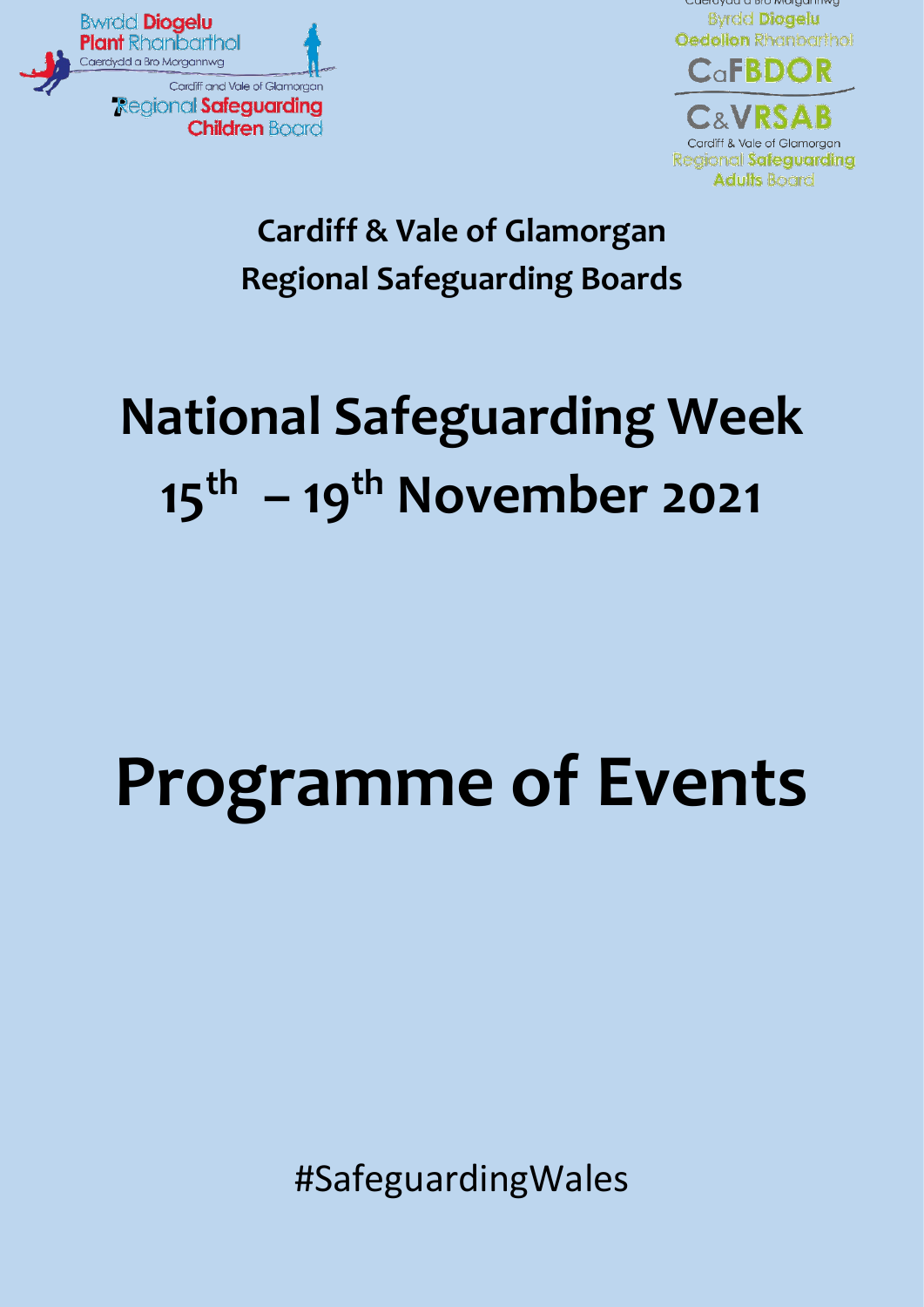|                | Monday 15 <sup>th</sup> November 2021                                                                                                                                                                                                                                                                                                                                                                                                                                                                                                                                                                                                                                                                                                                                                                                                                                                                                 |                                                                                                                                                                                                      |                                              |                                                                                                            |  |
|----------------|-----------------------------------------------------------------------------------------------------------------------------------------------------------------------------------------------------------------------------------------------------------------------------------------------------------------------------------------------------------------------------------------------------------------------------------------------------------------------------------------------------------------------------------------------------------------------------------------------------------------------------------------------------------------------------------------------------------------------------------------------------------------------------------------------------------------------------------------------------------------------------------------------------------------------|------------------------------------------------------------------------------------------------------------------------------------------------------------------------------------------------------|----------------------------------------------|------------------------------------------------------------------------------------------------------------|--|
| <b>Time</b>    | Name of Event & Description                                                                                                                                                                                                                                                                                                                                                                                                                                                                                                                                                                                                                                                                                                                                                                                                                                                                                           | <b>Target audience</b>                                                                                                                                                                               | <b>Venue</b>                                 | To book/Contact<br>details                                                                                 |  |
| N/A            | Launch of Children & Young People's Safeguarding<br><b>Padlet</b><br>A Safeguarding Padlet has been developed consisting<br>of short pre-recorded videos, animations and<br>resources that will be shared with schools across<br>Cardiff and VoG, covering a range of different topics<br>tailored around the issues and concerns that exist<br>within schools and those experienced by young<br>people during the pandemic. Topics will focus upon<br>mental health & wellbeing, online safety, substance<br>misuse, exploitation etc.                                                                                                                                                                                                                                                                                                                                                                               | <b>Secondary Schools</b><br>(Cardiff & VoG)                                                                                                                                                          | N/A                                          | For further<br>information<br>contact the<br><b>Business Unit:</b><br>cardiffandvalersb<br>@cardiff.gov.uk |  |
| 10:00<br>11:00 | Samaritans - Our Service, Who we are and What we<br>do<br>This online information session is for anybody who<br>would like to know more about Samaritans and the<br>service we offer. We'll also explore ways in which you<br>can open up a conversation with someone you may<br>be worried about.                                                                                                                                                                                                                                                                                                                                                                                                                                                                                                                                                                                                                    | Anyone who has an<br>interest in finding<br>out more about<br>Samaritans, the<br>work we do and<br>how we might be<br>relevant to signpost<br>people to in a<br>professional or<br>personal capacity | Microsoft<br>Teams<br>(Live<br>Event)        | Book via the<br><b>Buisness Unit at</b><br>cardiffandvalersb<br>@cardiff.gov.uk                            |  |
| 11:00<br>11:30 | The Interplay between Harmful Gambling and Mental<br><b>Health</b><br>(Robbie Thornhill, Chief Operating Officer, ARA<br><b>Recovery for All)</b><br>The presentation will focus on the interplay between<br>harmful gambling and mental health, including the<br>links between gambling and suicide, and how<br>gambling is in many ways the 'carbon monoxide' of<br>addictions, as the effects of gambling addiction is not<br>seen until crisis point is reached. It is a hidden<br>addiction, and overcoming the shame and stigma<br>surrounding it is essential to accessibility of support.<br>The presentation will include the importance of early<br>intervention and raising awareness of gambling<br>addiction among professionals and leaders in<br>workplaces, and will conclude with a summary of<br>what Ara does to encourage gamblers and people<br>affected by a loved one's gambling to seek help. | <b>Multi-Agency</b><br><b>Professionals</b>                                                                                                                                                          | Microsoft<br><b>Teams</b><br>(Live<br>Event) | Book via the<br>Buisness Unit at<br>cardiffandvalersb<br>@cardiff.gov.uk                                   |  |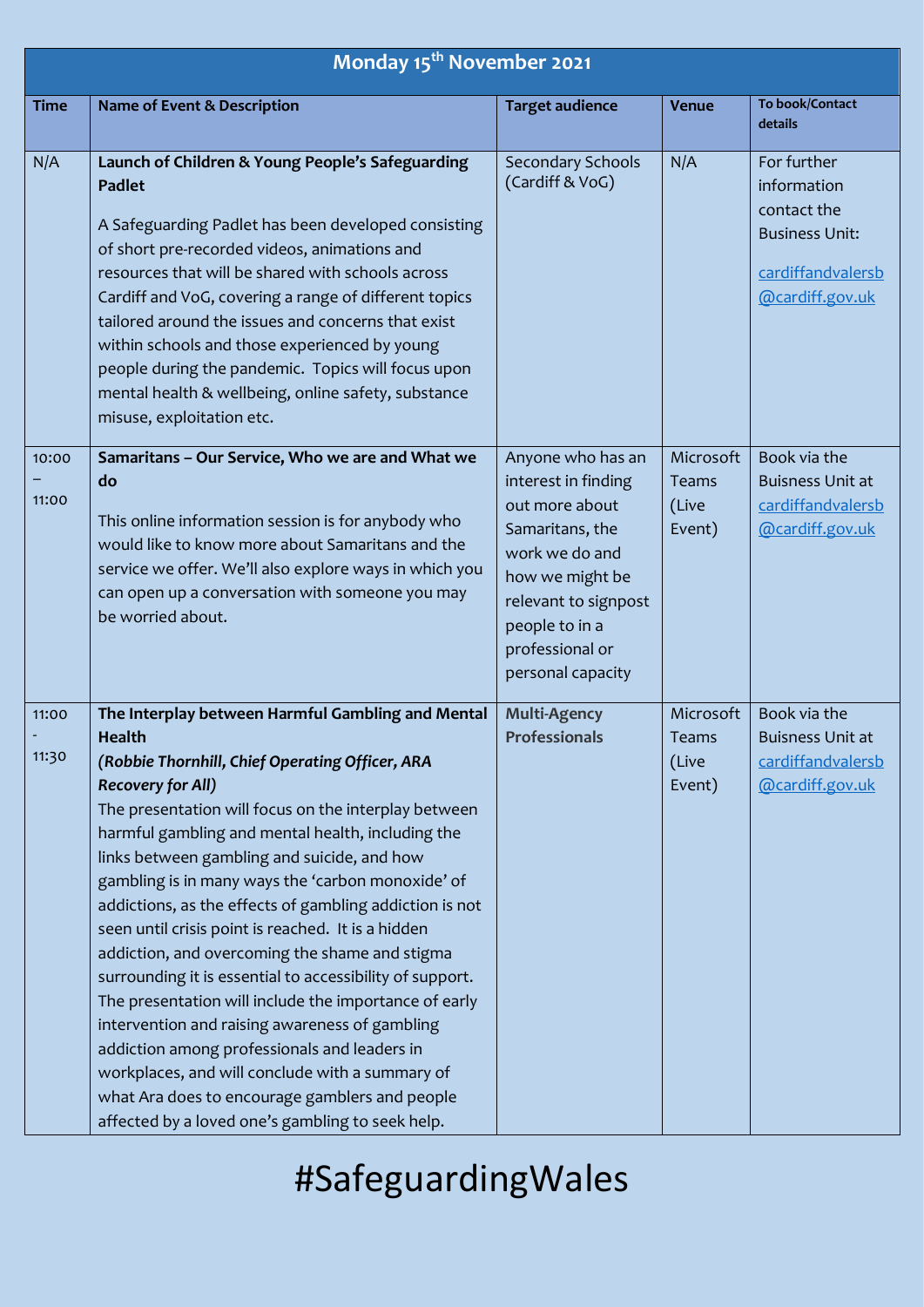| 11:30 | Launch of the C&VRSB Children & Young People's            | *Multi-Agency /       | Microsoft | Book via the            |
|-------|-----------------------------------------------------------|-----------------------|-----------|-------------------------|
|       | <b>Multi-Agency Safeguarding Training Package</b>         | Multi-Sector          | Teams     | <b>Buisness Unit at</b> |
| 12:00 | An opportunity to hear an overview of the contents of     |                       | (Live     | cardiffandvalersb       |
|       | the Safeguarding Board's new standardised course,         |                       | event)    | @cardiff.gov.uk         |
|       | What Happens Next - From Report to Conclusion. This       |                       |           |                         |
|       | core knowledge course, aimed at anyone* who may be        |                       |           |                         |
|       | involved in reporting a concern or participating in the   |                       |           |                         |
|       | process following a report, focuses on how practitioners  |                       |           |                         |
|       | may be expected to contribute to and participate in       |                       |           |                         |
|       | each stage of the process. In addition, this session will |                       |           |                         |
|       | explain how the course will be offered across Cardiff     |                       |           |                         |
|       | and the Vale, and allow for questions.                    |                       |           |                         |
|       |                                                           |                       |           |                         |
| 12:00 | Launch of the C&VRSB Adults Multi-Agency                  | *Multi-Agency /       | Microsoft | Book via the            |
|       | <b>Safeguarding Training Package</b>                      | Multi-Sector          | Teams     | <b>Buisness Unit at</b> |
| 12:30 | An opportunity to hear an overview of the contents of     |                       | (Live     | cardiffandvalersb       |
|       | the Safeguarding Board's new standardised course,         |                       | event)    | @cardiff.gov.uk         |
|       | What Happens Next - From Report to Conclusion. This       |                       |           |                         |
|       | core knowledge course, aimed at anyone* who may be        |                       |           |                         |
|       | involved in reporting a concern or participating in the   |                       |           |                         |
|       | process following a report, focuses on how practitioners  |                       |           |                         |
|       | may be expected to contribute to and participate in       |                       |           |                         |
|       | each stage of the process. In addition, this session will |                       |           |                         |
|       | explain how the course will be offered across Cardiff     |                       |           |                         |
|       | and the Vale, and allow for questions.                    |                       |           |                         |
| 13:00 | <b>Workshop: Resolution of Professional Differences</b>   | Multi-Agency          | Microsoft | Book via the            |
|       | The workshop wil aim to raise practitioners               |                       | Teams     | <b>Buisness Unit at</b> |
| 14:30 | awareness of the protocol and how it can be evoked        |                       | (Live     | cardiffandvalersb       |
|       | in order to escalate and raise concerns within a multi-   |                       | event)    | @cardiff.gov.uk         |
|       | agency context. Local examples and cases from             |                       |           |                         |
|       | published child practice reviews will be considered as    |                       |           |                         |
|       | example scenarios.                                        |                       |           |                         |
| 13:00 | <b>Mini Mindfulness</b>                                   | <b>Closed Session</b> | Microsoft | For further details     |
|       | (Rhydypennau Library)                                     | (for service users    | Teams     | contact:                |
| 13:30 |                                                           | only)                 | (Live     |                         |
|       | Join us for up to an hour of mindfulness,                 |                       | event)    | Sian. Young 2@card      |
|       | incorporating a chat, some mindfulness exercises,         |                       |           | iff.gov.uk              |
|       | maybe even a song of the week. Contact Sue                |                       |           |                         |
|       | Thompson for a Microsoft Teams invite                     |                       |           |                         |
|       |                                                           |                       |           |                         |
| 14:00 | Domestic Abuse, Michael Taggart, Strategic                | Domestic Abuse will   | Microsoft | Book via the            |
|       | <b>Domestic Abuse Officer, Protecting Vulnerable</b>      | touch everyone - be   | Teams     | <b>Buisness Unit at</b> |
| 15:00 | <b>People Unit</b>                                        | it a personal         |           |                         |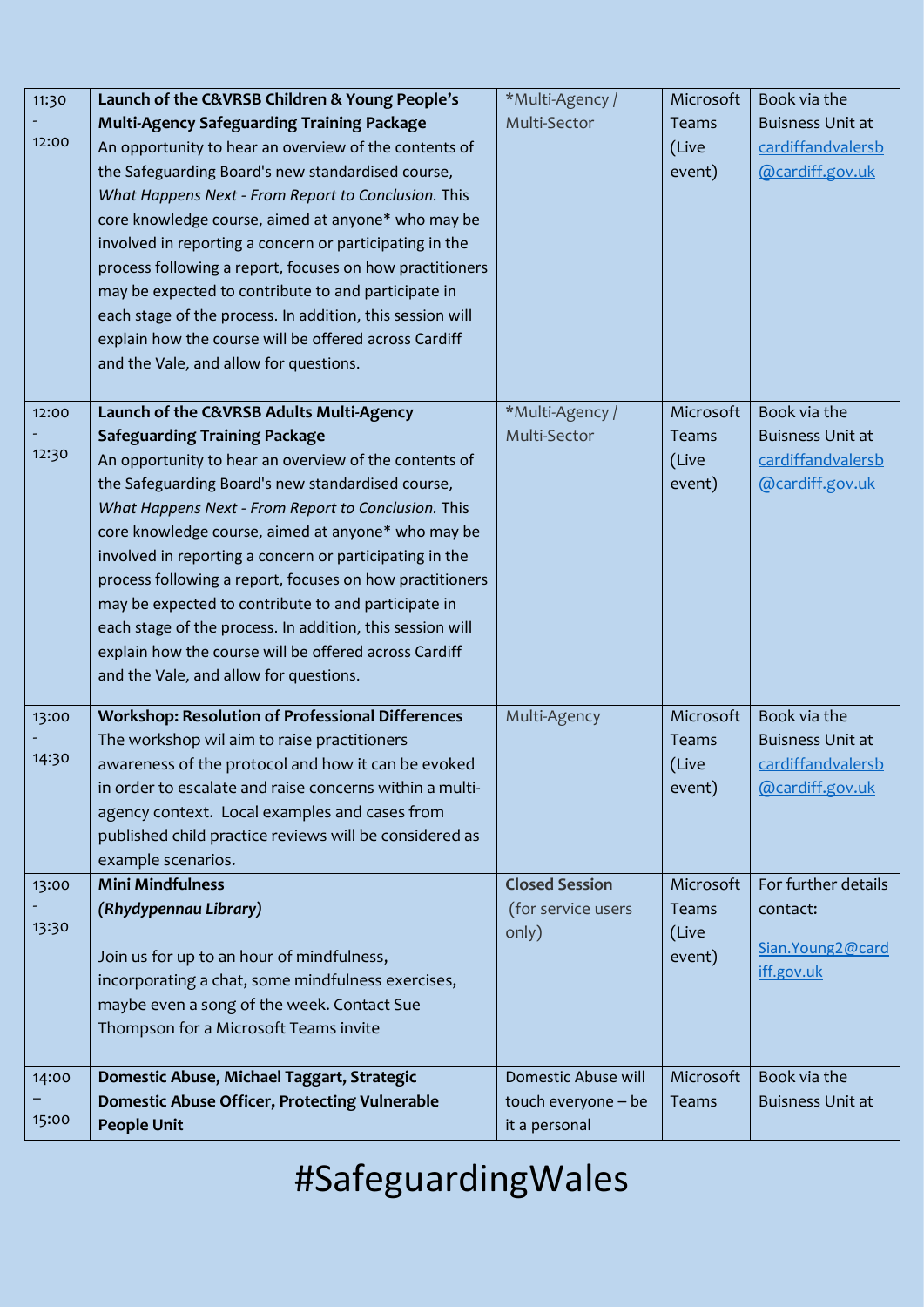|                | The presentation will consist of information around<br>Domestic Abuse in Policing, control and coercive<br>behaviour and stalking. Domestic Abuse - is it gender<br>based? Victim Story.                                                                                                                                                                                                                                                                                                                                                                                                                                                                                                                                                                                                                                                                                           | experience, or<br>witnessing as a<br>bystander - it's<br>everyone's business<br>and this presentation<br>will benefit all.                    | (Live<br>Event)                              | cardiffandvalersb<br>@cardiff.gov.uk                                            |
|----------------|------------------------------------------------------------------------------------------------------------------------------------------------------------------------------------------------------------------------------------------------------------------------------------------------------------------------------------------------------------------------------------------------------------------------------------------------------------------------------------------------------------------------------------------------------------------------------------------------------------------------------------------------------------------------------------------------------------------------------------------------------------------------------------------------------------------------------------------------------------------------------------|-----------------------------------------------------------------------------------------------------------------------------------------------|----------------------------------------------|---------------------------------------------------------------------------------|
| 15:30<br>16:30 | Drinkaware: Impact of COVID on Alcohol Behaviour<br>Drinkaware is an independent charity working to<br>reduce alcohol misuse and harm in the UK. We're here<br>to help people make better choices about drinking.<br>Its work is led by extensive research into the effects<br>of harmful drinking. Every year Drinkaware<br>commissions a survey to track and understand the<br>nation's drinking. This year we wanted to understand<br>the impact the pandemic has had on the nation's<br>drinking. This session will review some of the key<br>results from Drinkaware Monitor 2020: Drinking and<br>the coronavirus pandemic. Importantly the<br>Drinkaware team will also provide an update on the<br>practical resources available to professionals and<br>employers to support health and wellbeing of their<br>workforce and of individuals at risk of harmful<br>drinking | All Professionals<br>who advise on<br>alcohol awareness,<br>employers who wish<br>to support staff<br>with wellbeing and<br>health and safety | Microsoft<br><b>Teams</b><br>(Live<br>Event) | Book via the<br><b>Buisness Unit at</b><br>cardiffandvalersb<br>@cardiff.gov.uk |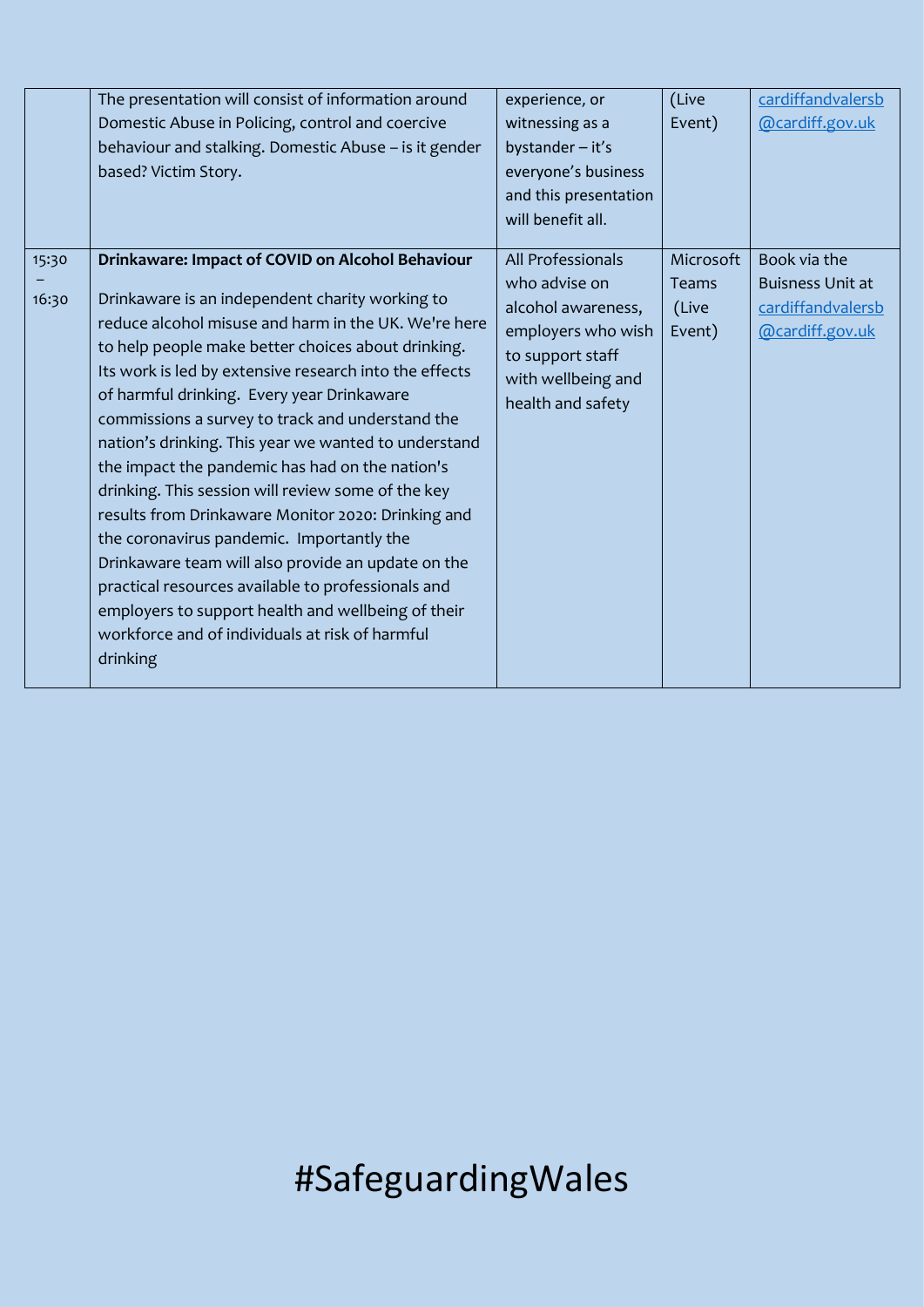| Tuesday 16 <sup>th</sup> November 2021 |                                                                                                                                                                                                                                                                                                                                                                                                                                                                                                                                                                                                                                                                |                                                                 |                                                                         |                                                                                              |
|----------------------------------------|----------------------------------------------------------------------------------------------------------------------------------------------------------------------------------------------------------------------------------------------------------------------------------------------------------------------------------------------------------------------------------------------------------------------------------------------------------------------------------------------------------------------------------------------------------------------------------------------------------------------------------------------------------------|-----------------------------------------------------------------|-------------------------------------------------------------------------|----------------------------------------------------------------------------------------------|
| <b>Time</b>                            | Name of Event & Description                                                                                                                                                                                                                                                                                                                                                                                                                                                                                                                                                                                                                                    | <b>Target audience</b>                                          | <b>Venue</b>                                                            | To book/Contact<br>details                                                                   |
| 10:00<br>12:00                         | Peter Thomas, Force Advisor on Mental Health plus<br>1/2 other speakers<br>SWP will set out it's engagement with service users,<br>its partners in health, social services and the third<br>sector and how SWP manages the risk to the<br>individual and protects the public.                                                                                                                                                                                                                                                                                                                                                                                  | Professionals                                                   | Microsoft<br>Teams<br>(Live Event)                                      | Book via the<br><b>Buisness Unit at</b><br>cardiffandvalersb<br>@cardiff.gov.uk              |
| 10:00<br>11:00                         | Dementia Awareness Session -<br>(with Independent Living Services Community<br>Engagement Officer and Dementia Champion Helen<br>Harris)<br>Helen Harris is a Community Engagement Officer for<br>the Day Opportunities Team within Independent<br>Living Services. Helen has worked with many service<br>users living with dementia and became passionate<br>about this area of her work. Helen trained to become<br>a Dementia Champion and has hosted a range of<br>Dementia Awareness sessions. The purpose of this<br>presentation will raise awareness of dementia and<br>explain how those living with the condition can be<br>supported and live well. | Multi-Agency<br>Professionals                                   | Microsoft<br>Teams<br>(Live Event)                                      | Book via the<br><b>Buisness Unit at</b><br>cardiffandvalersb<br>@cardiff.gov.uk              |
| 10:00<br>12:00                         | Maes-Y-Coed Community Centre's Virtual Coffee<br>Morning.<br>If you're feeling a bit lonely, join us for a chat at our<br>virtual coffee morning.                                                                                                                                                                                                                                                                                                                                                                                                                                                                                                              | <b>Closed Session</b><br>(for service users<br>only)            | Microsoft<br><b>Teams</b><br>(Live event)                               | For further<br>information<br>contact:<br>bookings@myc.wal<br>es                             |
| 11:00                                  | <b>Safeguarding Themed Coffee Morning</b>                                                                                                                                                                                                                                                                                                                                                                                                                                                                                                                                                                                                                      | <b>Closed Event</b>                                             |                                                                         | Jack Slowinski                                                                               |
| 12:00                                  | To include a 'Safeguarding Themed' presentation<br>delivered by the Community Champions and raffle                                                                                                                                                                                                                                                                                                                                                                                                                                                                                                                                                             | (open to Cardiff<br>Tenants &<br>Leaseholders<br>only)          |                                                                         | jack.slowinski2@c<br>ardiff.gov.uk                                                           |
| 12:00<br>13:00                         | Barnardo's First Episode Psychosis Service -<br>(Children's Services Manager; Hayley Smith and<br>Project Worker Laura Dyer)                                                                                                                                                                                                                                                                                                                                                                                                                                                                                                                                   | Open to all staff<br>and managers<br>supporting<br>young people | <b>Virtual Event</b><br>- joining<br>instructions<br>nearer the<br>date | <b>Contact Cardiff</b><br>and Vale Locality<br>Admin to book a<br>space<br>CardiffandValeLoc |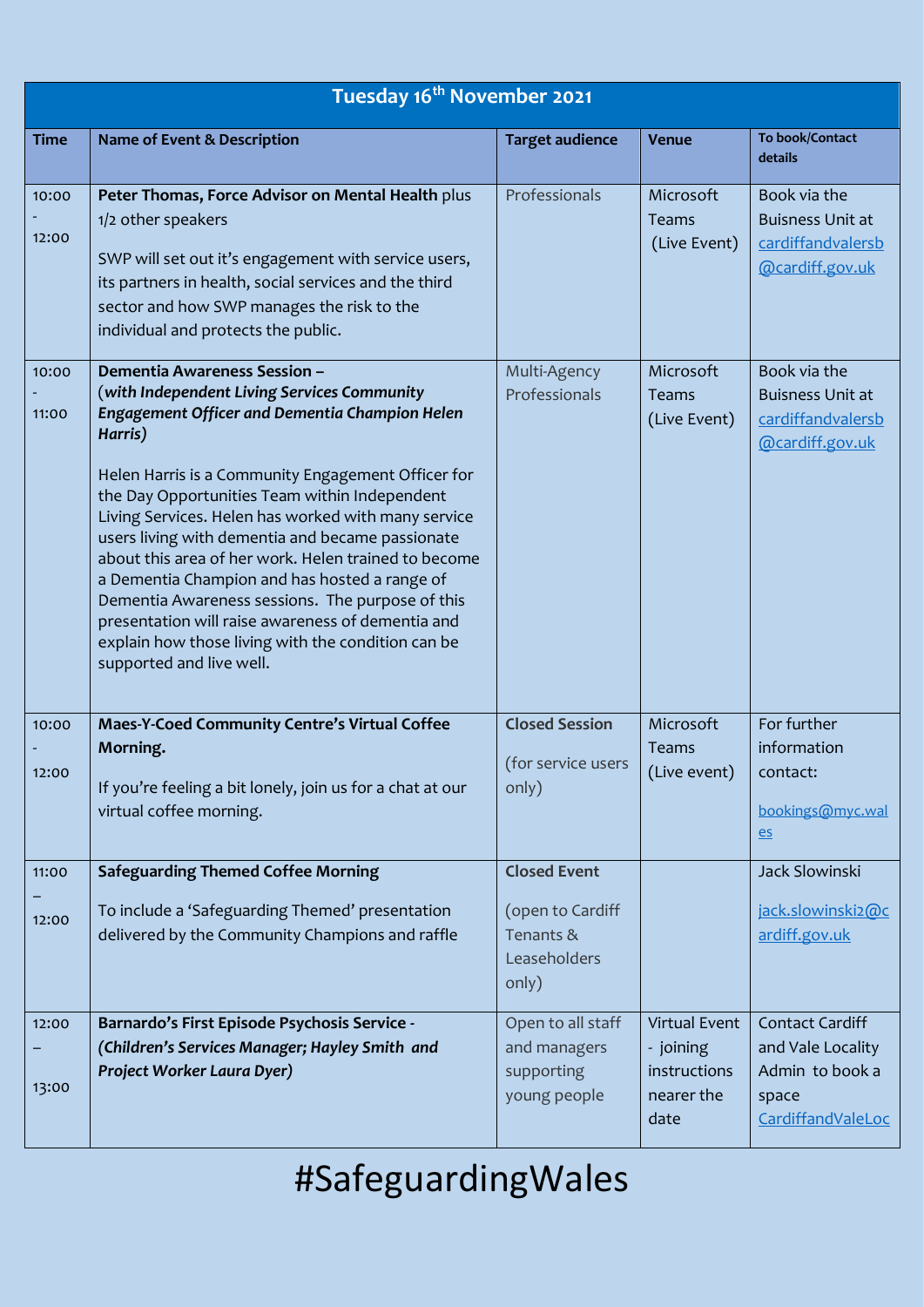|                | First Episode Psychosis Awareness - we will provide an<br>overview of Psychosis to increase participants<br>understanding of the signs and symptoms. As part of<br>the Headroom multi disciplinary team, we will outline<br>the services available to young people experiencing<br>their first episode and what support agencies can<br>contribute to the young people's recovery                                                                                                                                                                                                                                                                                                                                                                                                                              | aged between 16<br>-25 years  |                                           | alityAdmin@barn<br>ardos.org.uk                                                 |
|----------------|----------------------------------------------------------------------------------------------------------------------------------------------------------------------------------------------------------------------------------------------------------------------------------------------------------------------------------------------------------------------------------------------------------------------------------------------------------------------------------------------------------------------------------------------------------------------------------------------------------------------------------------------------------------------------------------------------------------------------------------------------------------------------------------------------------------|-------------------------------|-------------------------------------------|---------------------------------------------------------------------------------|
| 14:00<br>15:00 | An introduction to PAPYRUS - Prevention of Young<br><b>Suicide</b><br>(by Kate Henegan, Head of Papyrus in Wales)<br>Key objectives:<br>To raise awareness of Suicide and Suicide<br>Prevention.<br>To promote PAPYRUS - what we do, how you can<br>$\bullet$<br>help and how we can help you.<br>To develop Hope for a suicide safer community.<br>To understand the importance of self-care.<br>To also feature "Sinking Feeling", created in<br>collaboration with the BAFTA Award-winning animation<br>studio, Blue Zoo Animation Studio. "Sinking Feeling"<br>explores themes of loneliness, isolation and the<br>importance of peer support; it tackles the heart-<br>breaking reality that many children and young people<br>are suffering in silence without the vital help and<br>support they need.' | Multi-Agency<br>Professionals | Microsoft<br><b>Teams</b><br>(Live Event) | Book via the<br><b>Buisness Unit at</b><br>cardiffandvalersb<br>@cardiff.gov.uk |
| 14:00<br>15:00 | <b>Independent Living Services Presentation</b><br>(by Day Opportunities Team Leader, Chelsey Hayes)<br>Independent Living Services is a Cardiff Council service<br>that provides a person-centred approach to empower<br>Cardiff residents to live independently at home and<br>connect to their community. The purpose of this<br>presentation is to give an overview of the service and<br>how they have reconnected older and vulnerable<br>residents within their community.<br>There will be a 'live case study' along with examples of<br>those who have benefited from this service.                                                                                                                                                                                                                   | Multi-Agency<br>Professionals | Microsoft<br><b>Teams</b><br>(Live event) | Book via the<br><b>Buisness Unit at</b><br>cardiffandvalersb<br>@cardiff.gov.uk |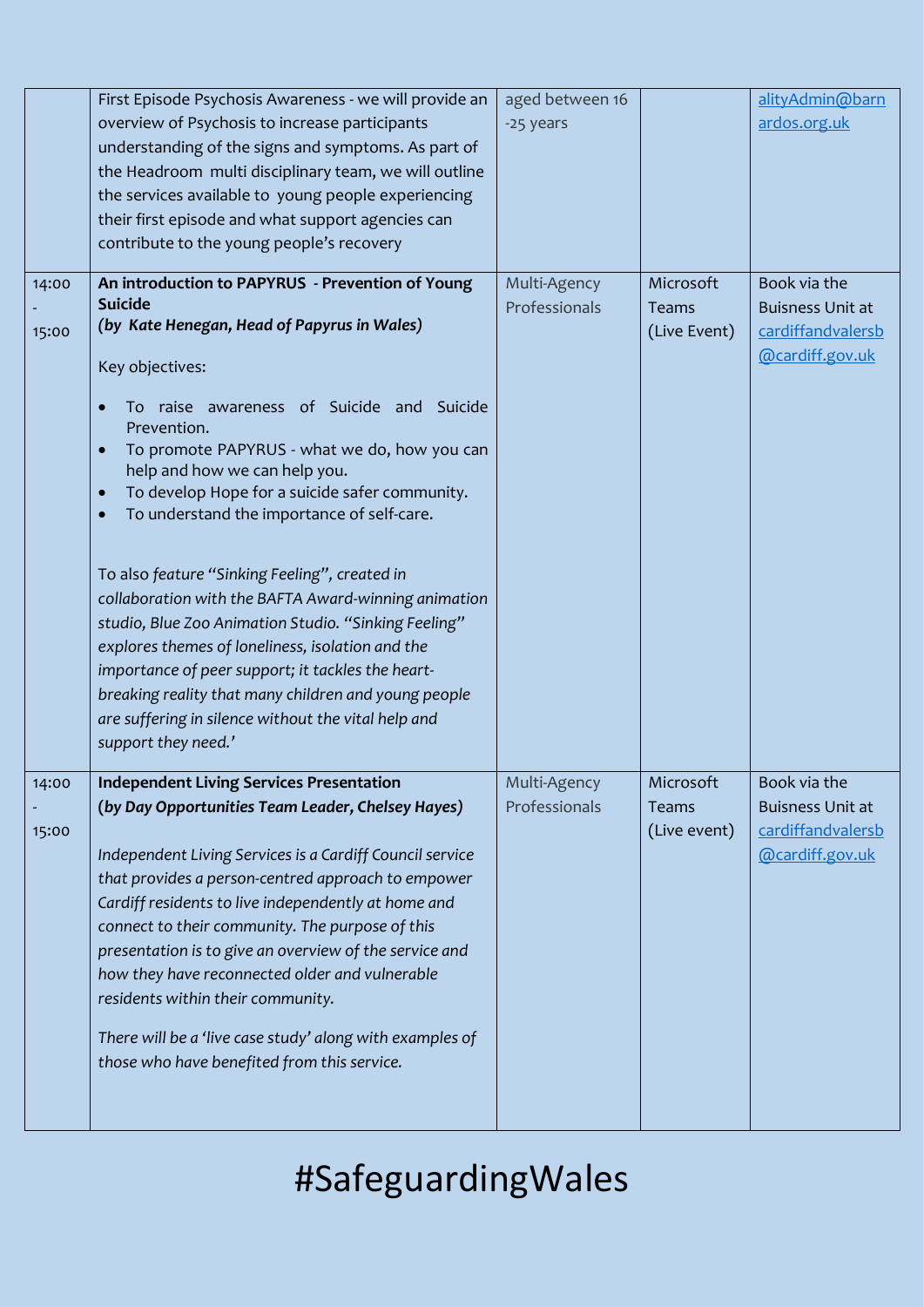| 15:00<br>16:00 | 'Mental Health impact of the pandemic on<br>professionals and the population'<br>Professor Jon Bisson, Division of Psychological Medicine<br>and Clinical Neurosciences, Cardiff University School of<br>Medicine                                                                                                                                                                                                                   | Multi-Agency<br>Professionals                                  | Microsoft<br><b>Teams</b><br>(Live event) | Book via the<br><b>Buisness Unit at</b><br>cardiffandvalersb<br>@cardiff.gov.uk                                                                                                        |
|----------------|-------------------------------------------------------------------------------------------------------------------------------------------------------------------------------------------------------------------------------------------------------------------------------------------------------------------------------------------------------------------------------------------------------------------------------------|----------------------------------------------------------------|-------------------------------------------|----------------------------------------------------------------------------------------------------------------------------------------------------------------------------------------|
| 15:00<br>17:00 | <b>Building Resilience Against Violence &amp; Extremism</b><br>(BRAVE)<br>(Cardiff Prevent Team -delivered by Connect Futures &<br><b>St Giles Trust)</b><br>The BRAVE workshop will focus on the grooming<br>process for individuals being manipulated and<br>exploited into extremism or county lines and how the<br>process of grooming is mirrored by groups seeking to<br>exploit the vulnerable into criminalty or terrorism. | Multi-Agency<br>Professionals-<br>(working in<br>safeguarding) | Microsoft<br><b>Teams</b><br>(Live event) | To book:<br>https://www.even<br>tbrite.co.uk/e/1717<br>21813567<br>For further<br>information<br>contact:<br>Thomas.noaks3@<br>cardiff.gov.uk;<br>Nicola.winstanley<br>@cardiff.gov.uk |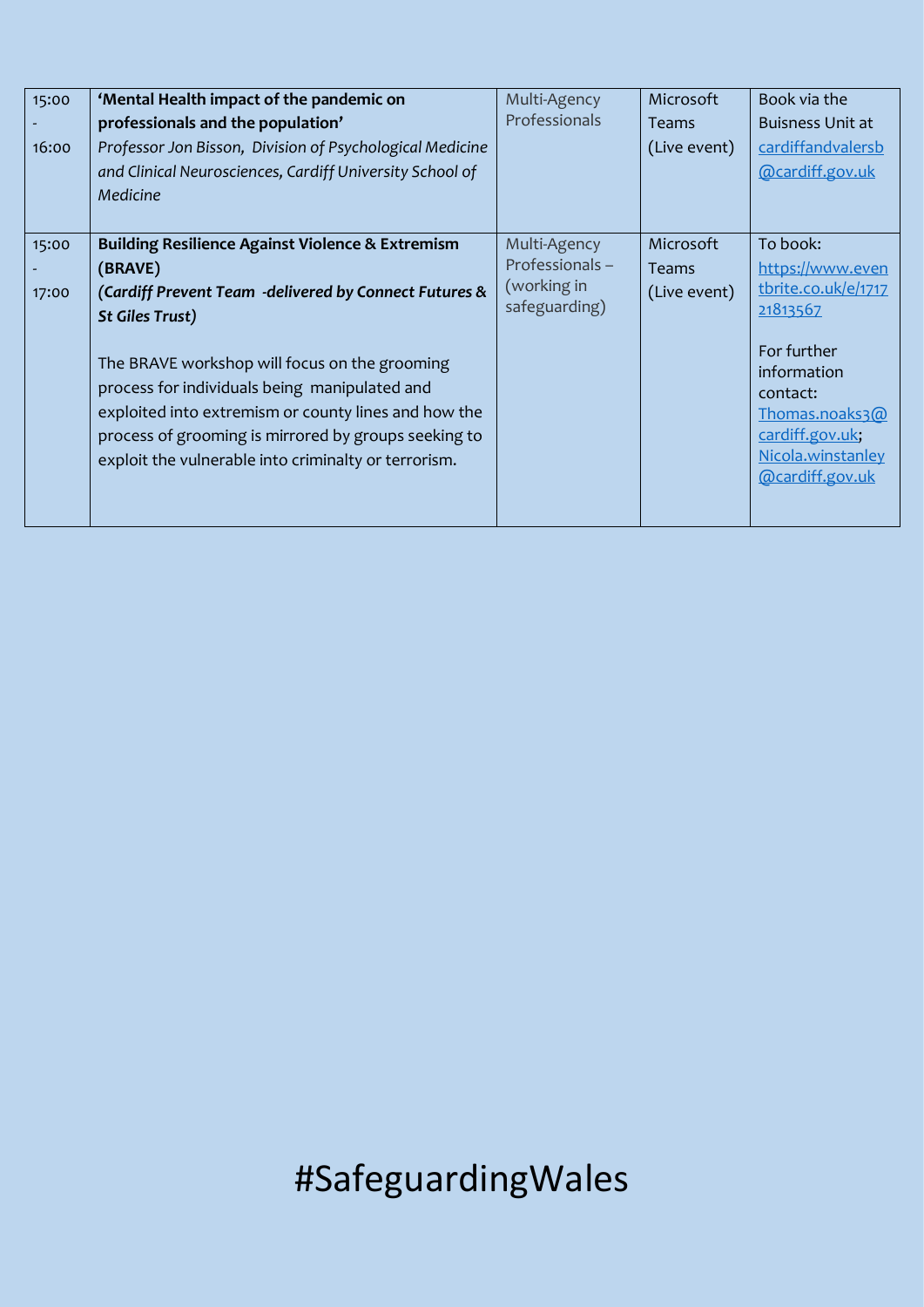|                                                 | <b>Wednesday 17th November 2021</b>                                                                                                                                                                                                                                                                                                                                                                                                                                                                                                                                                                                                                                                                                                                                                                                                                                                                                                                                                                                    |                                                                                                                                                                       |                                                                                                                           |                                                                                                                                            |  |
|-------------------------------------------------|------------------------------------------------------------------------------------------------------------------------------------------------------------------------------------------------------------------------------------------------------------------------------------------------------------------------------------------------------------------------------------------------------------------------------------------------------------------------------------------------------------------------------------------------------------------------------------------------------------------------------------------------------------------------------------------------------------------------------------------------------------------------------------------------------------------------------------------------------------------------------------------------------------------------------------------------------------------------------------------------------------------------|-----------------------------------------------------------------------------------------------------------------------------------------------------------------------|---------------------------------------------------------------------------------------------------------------------------|--------------------------------------------------------------------------------------------------------------------------------------------|--|
| <b>Time</b>                                     | <b>Name of Event &amp; Description</b>                                                                                                                                                                                                                                                                                                                                                                                                                                                                                                                                                                                                                                                                                                                                                                                                                                                                                                                                                                                 | <b>Target audience</b>                                                                                                                                                | <b>Venue</b>                                                                                                              | To book/Contact details                                                                                                                    |  |
| 10:00<br>11:00                                  | Sally Holland, Children's<br><b>Commissioner for Wales - Using a</b><br>children's rights approach to<br>transform how Cardiff and the<br>Vale safeguard children's mental<br>health and wellbeing: progress<br>and next steps<br>Will outline the principles of a<br>children's rights approach as<br>applied to supporting and<br>responding to children and young<br>people's mental health and<br>wellbeing needs. Professor Holland<br>will then discuss the findings of her<br>survey of children and young<br>people during two 'lock down'<br>periods - in May 2020 and January<br>2021, noting some specific<br>feedback from children in Cardiff<br>and the Vale. She will outline what<br>can be learnt from these surveys,<br>and how it is now more important<br>than ever that we must work<br>together to implement a No Wrong<br>Door approach to children's mental<br>health and wellbeing.<br>She will reflect on encouraging<br>progress and continuing barriers in<br>the Cardiff and Vale region. | Multi-Agency Professionals<br>supporting children and young<br>people's mental health and<br>wellbeing across the various<br>settings with which children<br>interact | Microsot<br>Teams (Live<br>Event)                                                                                         | Book via the Buisness<br>Unit at<br>cardiffandvalersb@c<br>ardiff.gov.uk                                                                   |  |
| $10:00 -$<br>12:30<br>And<br>$13:30 -$<br>16:00 | The National Independent<br>Safeguarding Board Wales, in<br>partnership with The Wales<br>Violence Prevention Unit, are<br>pleased to announce an online<br>conference;-<br>'National Safeguarding Week 2021<br><b>Adult Safeguarding'</b>                                                                                                                                                                                                                                                                                                                                                                                                                                                                                                                                                                                                                                                                                                                                                                             | Multi-Agency Professionals<br>within Adult Safeguarding                                                                                                               | Microsot<br>Teams (Live<br>Event)<br>This will be a<br>live virtual<br>event, so you<br>will be able to<br>dip and out of | <b>National Safeguarding</b><br>Week 2021: Adult<br>Safeguarding<br>Conference Tickets,<br><b>Wed 17 Nov 2021 at</b><br>10:00   Eventbrite |  |
|                                                 |                                                                                                                                                                                                                                                                                                                                                                                                                                                                                                                                                                                                                                                                                                                                                                                                                                                                                                                                                                                                                        |                                                                                                                                                                       |                                                                                                                           |                                                                                                                                            |  |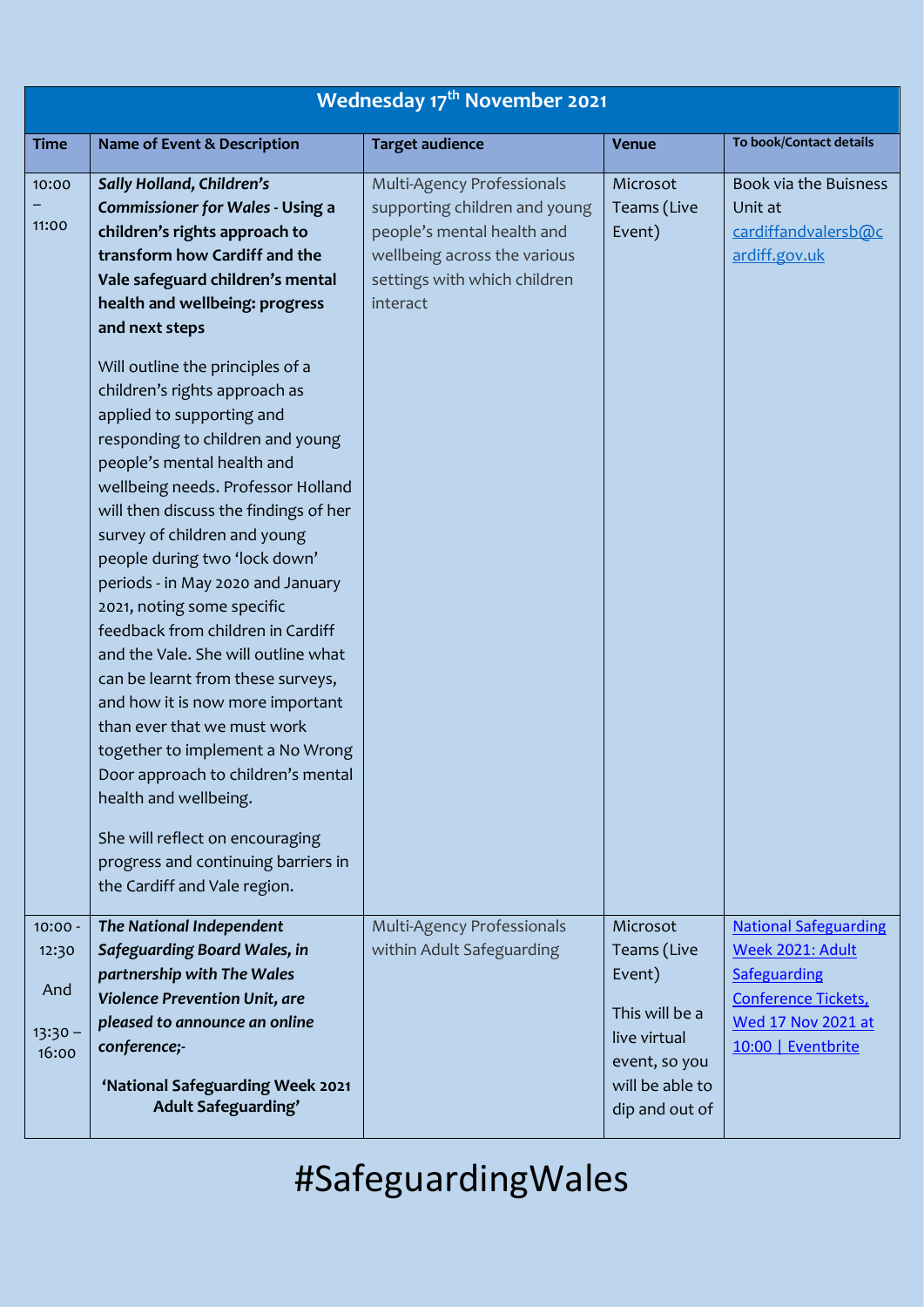|                    | With presentations from:-<br>Helena Herklots - Older<br>People's Commissioner<br>Professor Suzy Braye - Emerita<br>Professor of Social Work/<br>University of Sussex<br>Alistair Davey - Welsh<br>Government<br>Dr Alyson Rees & Dr Thomas<br>Slater - School of Social<br>Science/Cardiff University<br>Gillian Baranski & Vicky Poole,<br>Care Inspectorate Wales<br>Jon Drake & Lara Snowdon-<br><b>Wales Violence Prevention Unit</b> |                                                                                | slots as time<br>permits.                                        |                                                                                                                              |
|--------------------|-------------------------------------------------------------------------------------------------------------------------------------------------------------------------------------------------------------------------------------------------------------------------------------------------------------------------------------------------------------------------------------------------------------------------------------------|--------------------------------------------------------------------------------|------------------------------------------------------------------|------------------------------------------------------------------------------------------------------------------------------|
| $12:00 -$<br>13:00 | Early intervention and support for<br>children and young people<br>experiencing anxiety -<br>(Barnardo's Cardiff Family<br><b>Wellbeing Service - Hayley Smith,</b><br>Ceri Ann Hunt, Emma Reed)<br>Overview of signs and symptoms of<br>anxiety. We will outline early<br>intervention approaches that can<br>be used to support children and<br>young people experiencing anxiety,<br>that may help prevent escalation                  | Support workers and<br>practitioners working with<br>children and young people | Virtual Event -<br>joining<br>instructions<br>nearer the<br>date | <b>Contact Cardiff and</b><br>Vale Locality Admin<br>to book a space<br>CardiffandValeLocalit<br>yAdmin@barnardos.<br>org.uk |
| 13:00<br>14:00     | <b>Wellbeing Wednesday</b><br>Social groups featuring low impact<br>exercise and a friendly chat.                                                                                                                                                                                                                                                                                                                                         | <b>Closed session</b> (for service<br>users only)                              |                                                                  | For further<br>information contact:<br>Sian.Young2@cardiff.<br>gov.uk                                                        |
| 14:00<br>16:00     | <b>Jacob Abraham Foundation</b><br>Session delivery by Bryn Morgan<br>and Hannah Denman<br>Suicide Brief Intervention<br>Workshop: Reduce the stigma<br>surrounding Suicide, provide an<br>understanding of the contributing<br>factors to Suicide & warning signs,<br>how to communicate                                                                                                                                                 | Mental Health Professionals &<br><b>Community Members</b>                      | Microsoft<br>Teams<br>(Live Event)                               | Book via the Buisness<br>Unit at<br>cardiffandvalersb@c<br>ardiff.gov.uk                                                     |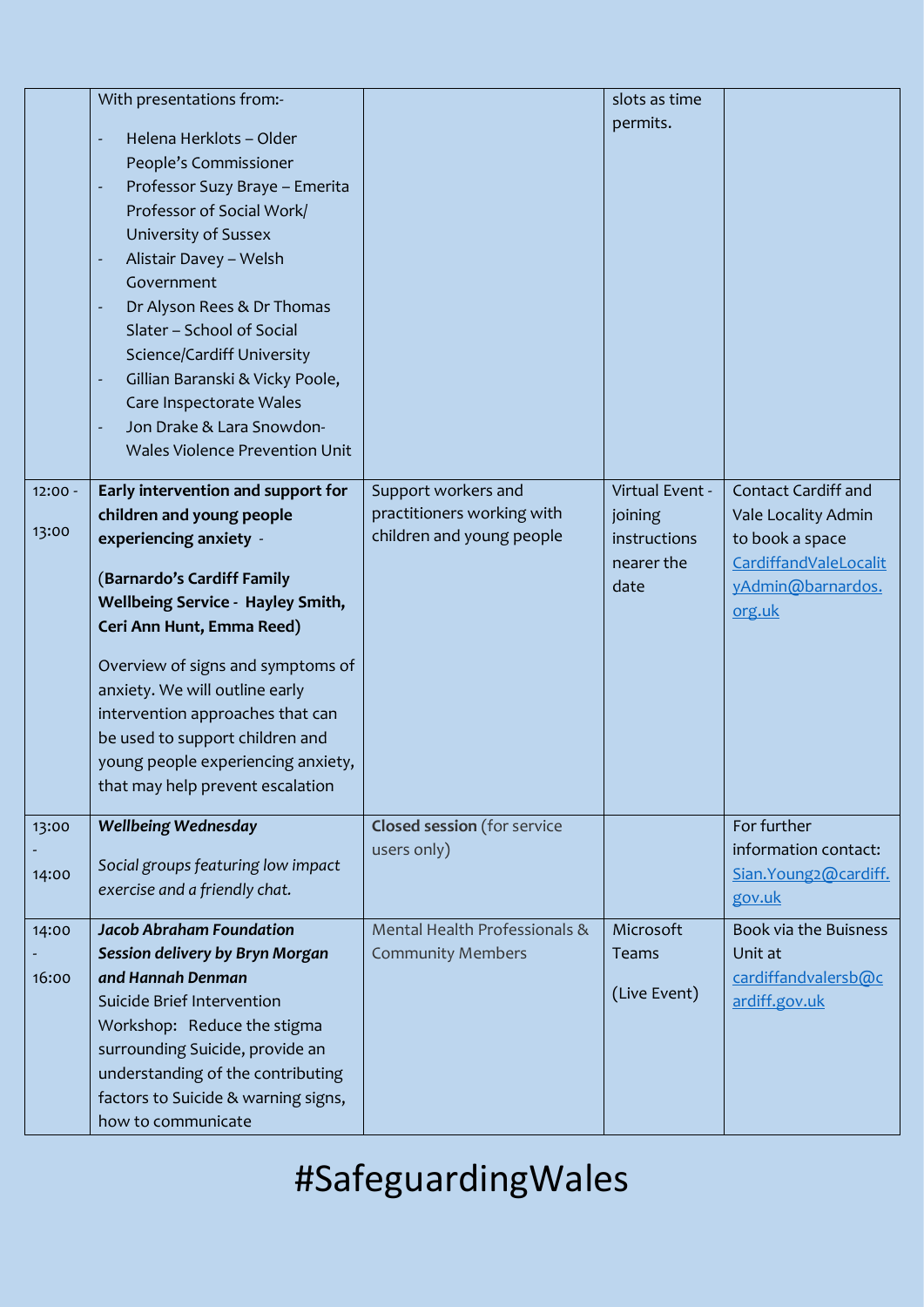| compassionately if you are       |  |  |
|----------------------------------|--|--|
| concerned about someone, provide |  |  |
| practical skills, support and    |  |  |
| signpost families, friends,      |  |  |
| communities who are bereaved by  |  |  |
| Suicide.                         |  |  |
|                                  |  |  |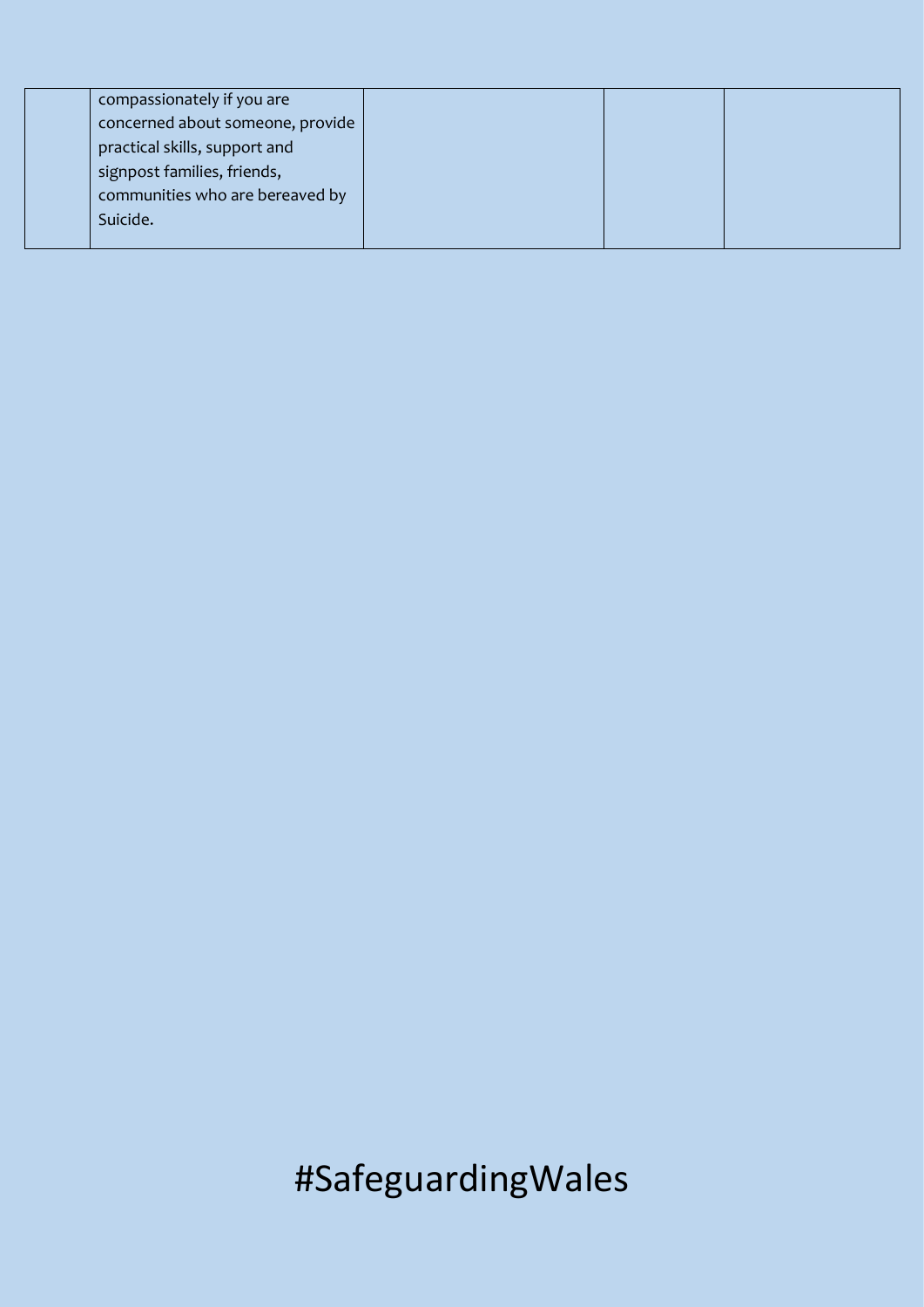|                |                                                                                                                                                                                                                                                                                                                                                                                                                                                                                                                                                                                                                                                                                                | Thursday 18 <sup>th</sup> November 2021                                                                                                                                  |                                           |                                                                          |
|----------------|------------------------------------------------------------------------------------------------------------------------------------------------------------------------------------------------------------------------------------------------------------------------------------------------------------------------------------------------------------------------------------------------------------------------------------------------------------------------------------------------------------------------------------------------------------------------------------------------------------------------------------------------------------------------------------------------|--------------------------------------------------------------------------------------------------------------------------------------------------------------------------|-------------------------------------------|--------------------------------------------------------------------------|
| <b>Time</b>    | Name of Event & Description                                                                                                                                                                                                                                                                                                                                                                                                                                                                                                                                                                                                                                                                    | <b>Target audience</b>                                                                                                                                                   | <b>Venue</b>                              | To book/Contact details                                                  |
| 10:00<br>11:00 | <b>Dementia Awareness Session -</b><br>(with Independent Living Services<br><b>Community Engagement Officer</b><br>and Dementia Champion Helen<br>Harris)<br>Helen Harris is a Community<br>Engagement Officer for the Day<br>Opportunities Team within<br>Independent Living Services. Helen<br>has worked with many service<br>users living with dementia and<br>became passionate about this area<br>of her work. Helen trained to<br>become a Dementia Champion and<br>has hosted a range of Dementia<br>Awareness sessions. The purpose<br>of this presentation will raise<br>awareness of dementia and explain<br>how those living with the condition<br>can be supported and live well. | Multi-Agency Professionals                                                                                                                                               | <b>MS Teams</b><br>(Live event)           | Book via the Buisness<br>Unit at<br>cardiffandvalersb@c<br>ardiff.gov.uk |
| 10:00<br>11:00 | <b>Sporting Memories Foundation -</b><br>Using the power of remembering<br>and talking about sport to tackle<br>dementia, depression, and<br>loneliness.                                                                                                                                                                                                                                                                                                                                                                                                                                                                                                                                       | <b>Closed session</b> (for service<br>users only)                                                                                                                        | <b>MS Teams</b><br>(Live event)           | For further<br>information contact:<br>Nikki.Foster@thesmf.<br>co.uk     |
| 11:00<br>12:00 | Mental health, debt, and loan<br>sharks - Liz Emmons, Money<br><b>Lending Unit</b><br>An initial review of the established<br>links between mental health<br>problems and debt. Illustrations of<br>the ways in which loan sharks<br>exploit these problems, and advice<br>about how frontline staff in many<br>roles can engage with WIMLU to<br>assist their service users.                                                                                                                                                                                                                                                                                                                  | Frontline staff/volunteers who<br>come into contact with<br>vulnerable adults, whether<br>engaged in support or advice,<br>or in enforcement roles (eg<br>rent arrears). | Microsoft<br><b>Teams</b><br>(Live Event) | Book via the Buisness<br>Unit at<br>cardiffandvalersb@c<br>ardiff.gov.uk |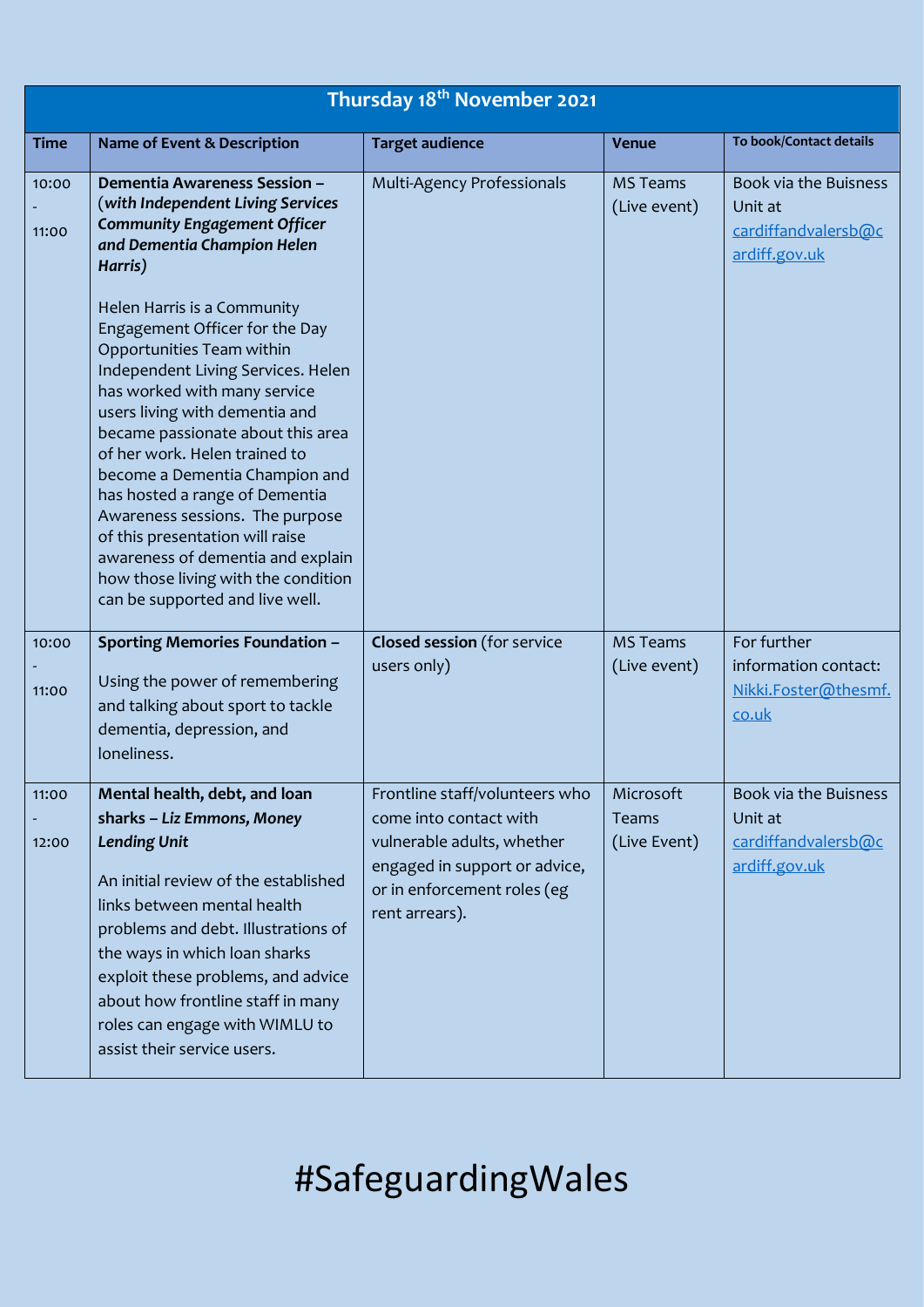| 12:30<br>16:00 | "The Right to be Safe-preventing<br>and responding to child sexual<br>abuse and exploitation in Wales"<br>Presentations from:<br>May Baxter-Thornton and Emma<br>п<br>Lewis, Independent Inquiry into<br>Child Sexual Abuse Victims and<br><b>Survivors Consultative Panel</b><br>(VSCP)<br>Adam Richard Kaps, Youth<br>п<br><b>Worker and Survivor</b><br>Anna Glinski, Deputy Director<br>Ξ<br>(Knowledge and Practice<br>Development) Centre of<br>Expertise on child sexual abuse<br>Dr Sophie Hallett, Cardiff<br>п<br>University<br>Sharron Wareham, Better<br>п<br>Futures, service Manager,<br>Barnardo's Cymru<br>Claire Short, Stop it Now<br>п<br>Wales, Wales National Manager |                                |             | Sam Clutton, Welsh<br>Government<br>(Further details to<br>follow and will be<br>circulated from the<br><b>Business Unit)</b><br>cardiffandvalersb@c<br>ardiff.gov.uk |
|----------------|--------------------------------------------------------------------------------------------------------------------------------------------------------------------------------------------------------------------------------------------------------------------------------------------------------------------------------------------------------------------------------------------------------------------------------------------------------------------------------------------------------------------------------------------------------------------------------------------------------------------------------------------------------------------------------------------|--------------------------------|-------------|-----------------------------------------------------------------------------------------------------------------------------------------------------------------------|
| 14:00          | <b>Older People's Commissioner for</b>                                                                                                                                                                                                                                                                                                                                                                                                                                                                                                                                                                                                                                                     | Practitioners, policy makers   | Microsot    | Book via the Buisness                                                                                                                                                 |
|                | Wales - Andrea Cooper,                                                                                                                                                                                                                                                                                                                                                                                                                                                                                                                                                                                                                                                                     | and others with an interest in | Teams (Live | Unit at                                                                                                                                                               |
| 15:00          | <b>Safeguarding Lead and Val</b>                                                                                                                                                                                                                                                                                                                                                                                                                                                                                                                                                                                                                                                           | promoting the wellbeing of     | Event)      | cardiffandvalersb@c                                                                                                                                                   |
|                | <b>Billingham, Health and Social Care</b><br><b>Lead</b>                                                                                                                                                                                                                                                                                                                                                                                                                                                                                                                                                                                                                                   | older people                   |             | ardiff.gov.uk                                                                                                                                                         |
|                | We will be exploring the possible<br>impacts of the pandemic on the<br>mental health of older people,<br>including potential increases in the<br>abuse of older people (due for<br>example, to increased social<br>isolation and a withdrawal of usual<br>monitoring arrangements).                                                                                                                                                                                                                                                                                                                                                                                                        |                                |             |                                                                                                                                                                       |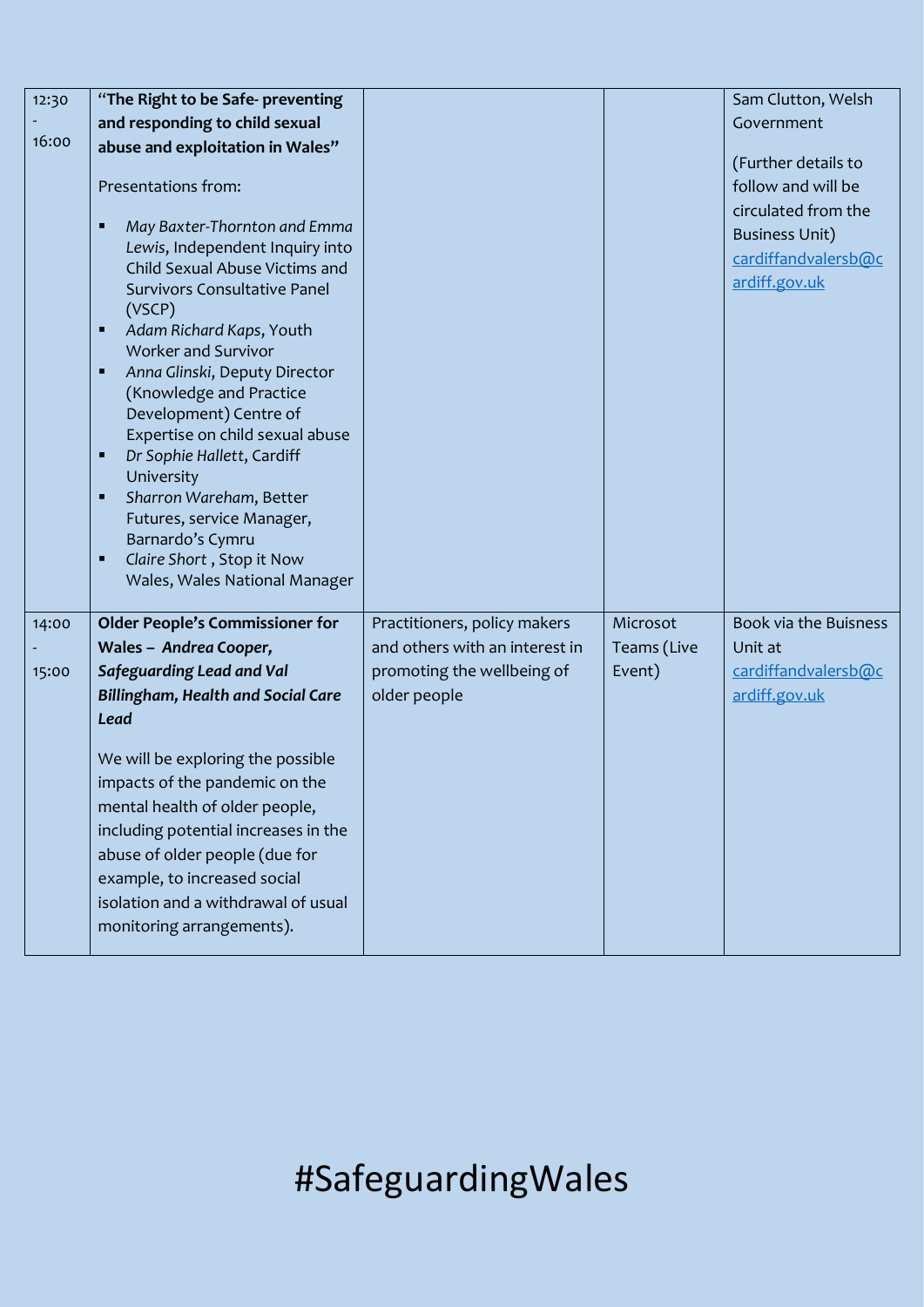|                | Friday 19 <sup>th</sup> November 2021                                                                                                                                                                                                                                                                                                                                                                                                                                                                                                                                                                                                                                                                                                                      |                                                                                                                                                                                                                                                                                                                                 |                                   |                                                                           |  |
|----------------|------------------------------------------------------------------------------------------------------------------------------------------------------------------------------------------------------------------------------------------------------------------------------------------------------------------------------------------------------------------------------------------------------------------------------------------------------------------------------------------------------------------------------------------------------------------------------------------------------------------------------------------------------------------------------------------------------------------------------------------------------------|---------------------------------------------------------------------------------------------------------------------------------------------------------------------------------------------------------------------------------------------------------------------------------------------------------------------------------|-----------------------------------|---------------------------------------------------------------------------|--|
| <b>Time</b>    | Name of Event & Description                                                                                                                                                                                                                                                                                                                                                                                                                                                                                                                                                                                                                                                                                                                                | <b>Target audience</b>                                                                                                                                                                                                                                                                                                          | <b>Venue</b>                      | To book/Contact details                                                   |  |
| 10:00<br>11:00 | <b>BAWSO - Mental health of victims</b><br>of domestic abuse from a BME<br>perspective<br>Background on the forms DV in the<br>BME communities and the barriers<br>survivors face. This will then move<br>on to how mental health is further<br>exacerbated due to barriers. A<br>survivor story (if possible) and<br>some figures of clients we have<br>supported thus far                                                                                                                                                                                                                                                                                                                                                                                | Practitioners who are working<br>in the DV field, including<br>victims from BME<br>backgrounds who have<br>suffered from FGM, FM or<br>HBV. Survivors of abuse from<br>all backgrounds                                                                                                                                          | Microsot<br>Teams (Live<br>Event) | Book via the Buisness<br>Unit at<br>cardiffandvalersb@c<br>ardiff.gov.uk  |  |
| 11:00<br>12:00 | Tai Chi with Jeanette Edwards -<br>Low impacted seated Tai Chi via<br>Zoom.                                                                                                                                                                                                                                                                                                                                                                                                                                                                                                                                                                                                                                                                                | <b>Closed session</b> (to service<br>users only)                                                                                                                                                                                                                                                                                | Virtual (via<br>Zoom)             | For further<br>information contact:<br>jeanetteedwards373<br>@yahoo.co.uk |  |
| 12:00<br>14:30 | <b>Alcohol Change, Mike Ward</b><br>Safeguarding Vulnerable<br>Dependent Drinkers Workshop -<br>The workshop is designed to<br>enable professionals in England<br>and Wales to use legal frameworks<br>to manage and protect chronic<br>dependent drinkers. This workshop<br>focuses on how to make most<br>effective use of the three main<br>legal powers which can protect<br>vulnerable dependent drinkers: the<br>Care Act, the Mental Capacity Act<br>and the Mental Health Act. It also<br>focuses on a handful of other<br>relevant powers such as anti-social<br>behaviour powers. In addition, it<br>emphasises the importance of a<br>framework of processes that will<br>enable the powers to be used most<br>effectively and it explores what | The workshop is appropriate<br>for staff in all services who<br>work with people who are at<br>risk of alcohol related harm.<br>This will include anyone<br>working in public facing roles<br>in health, social care, criminal<br>justice, community safety,<br>housing, homelessness,<br>domestic abuse or other care<br>roles | Microsot<br>Teams (Live<br>Event) | Book via the Buisness<br>Unit at<br>cardiffandvalersb@c<br>ardiff.gov.uk  |  |